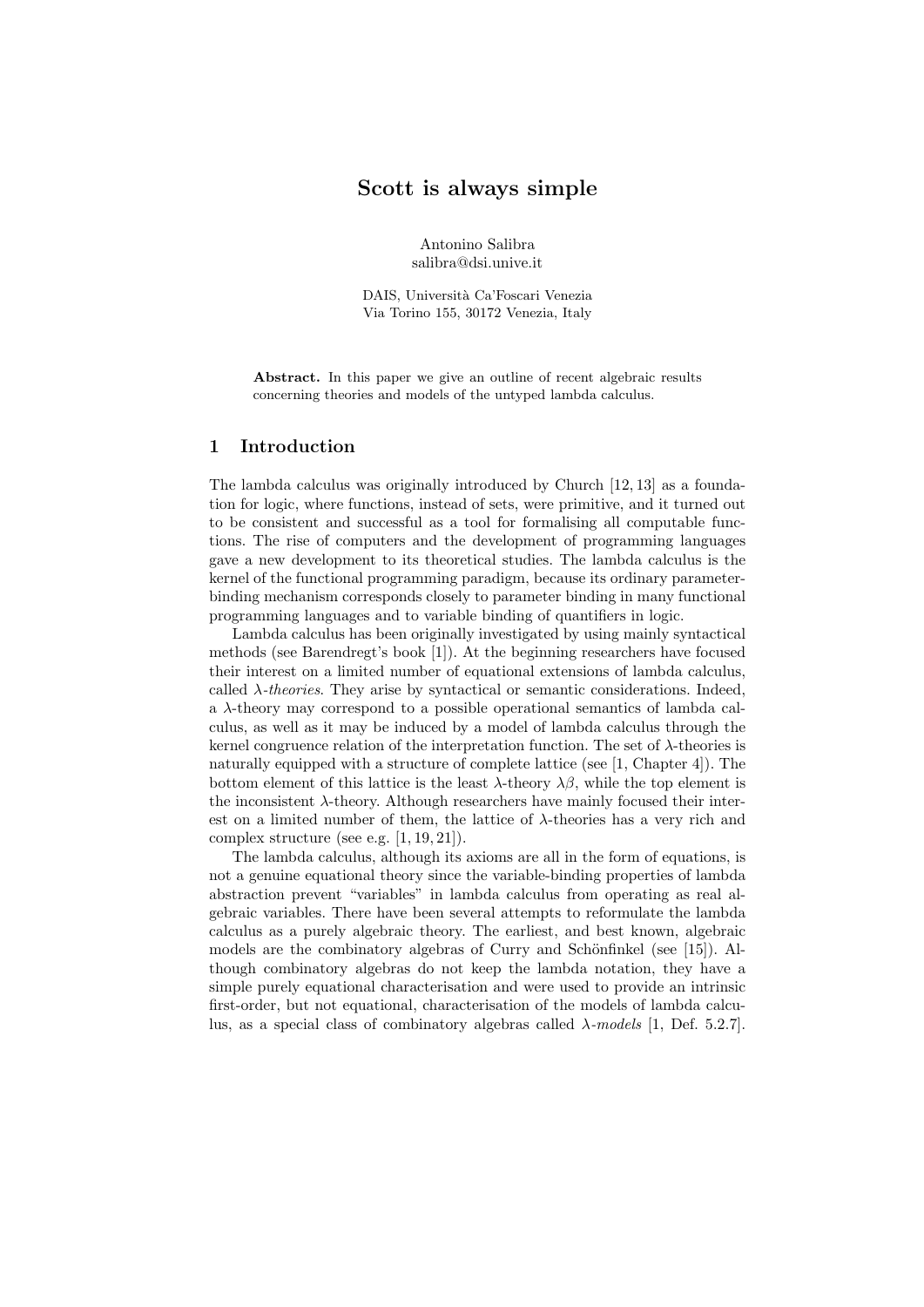The connection between the syntax and the semantics of lambda calculus is established by the completeness theorem of lambda calculus: every  $\lambda$ -theory is the equational theory of some  $\lambda$ -model.

Semantical methods have been extensively investigated. After the first model, found by Scott [28] in 1969 in the category of complete lattices and Scott continuous functions, a large number of mathematical models for lambda calculus have been introduced in various categories of domains and were classified into semantics according to the nature of their representable functions, see e.g. [1, 3]. Scott continuous semantics [29] is given in the category whose objects are complete partial orders and morphisms are Scott continuous functions. Other semantics of lambda calculus were isolated by Berry [5] and Bucciarelli-Ehrhard [7]: Berry's stable semantics and Bucciarelli-Ehrhard's strongly stable semantics are refinements of the continuous semantics introduced to capture the notion of "sequential" Scott continuous function. All these semantics are structurally and equationally rich in the sense that it is possible to build up  $2^{\aleph_0}$   $\lambda$ -models in each of them inducing pairwise distinct  $\lambda$ -theories (see [17, 18]). Nevertheless, the above denotational semantics do not match all possible operational semantics of lambda calculus. We recall that a semantics of lambda calculus is equationally incomplete if there exists a  $\lambda$ -theory which is not the theory of any model in the semantics. In the nineties the problem of the equational incompleteness was positively solved by Honsell and Ronchi della Rocca [16] for Scott's continuous semantics, and by Bastonero and Gouy for Berry's stable semantics [2]. The proofs of the above results are syntactical and very difficult. In [26] the author has provided an algebraic and simple proof of the equational incompleteness of all semantics of lambda calculus that involve monotonicity with respect to some partial order and have a bottom element (including the incompleteness of the strongly stable semantics, which had been conjectured by Bastonero-Gouy and by Berline  $[2, 3]$ .

The need of more abstract and sophisticated mathematical techniques in lambda calculus arises when we recognise the difficulty of the problems we handle, for example in order to investigate the structure of the lattice of  $\lambda$ -theories in itself and in connections with the theory of models. The author [19, 25, 26] has launched at the end of the nineties a research program for exploring lambda calculus and combinatory logic using techniques of universal algebra. The remark that the lattice of  $\lambda$ -theories is isomorphic to the congruence lattice of the term algebra of the least  $\lambda$ -theory  $\lambda\beta$  is the starting point for studying lambda calculus by universal algebraic methods, through the variety (i.e., equational class) generated by the term algebra of  $\lambda\beta$ . In [25] the author has shown that the variety generated by the term algebra of  $\lambda\beta$  is axiomatised by the finite schema of identities characterising  $\lambda$ -abstraction algebras (see [23]). The variety of  $\lambda$ -abstraction algebras is an algebraic description of lambda calculus, which keeps the lambda notation and hence all the functional intuitions. In [25] it was shown that, for every variety of  $\lambda$ -abstraction algebras, there exists exactly one λ-theory whose term algebra generates the variety. Thus, the properties of a  $\lambda$ -theory can be studied by means of the variety of  $\lambda$ -abstraction algebras gener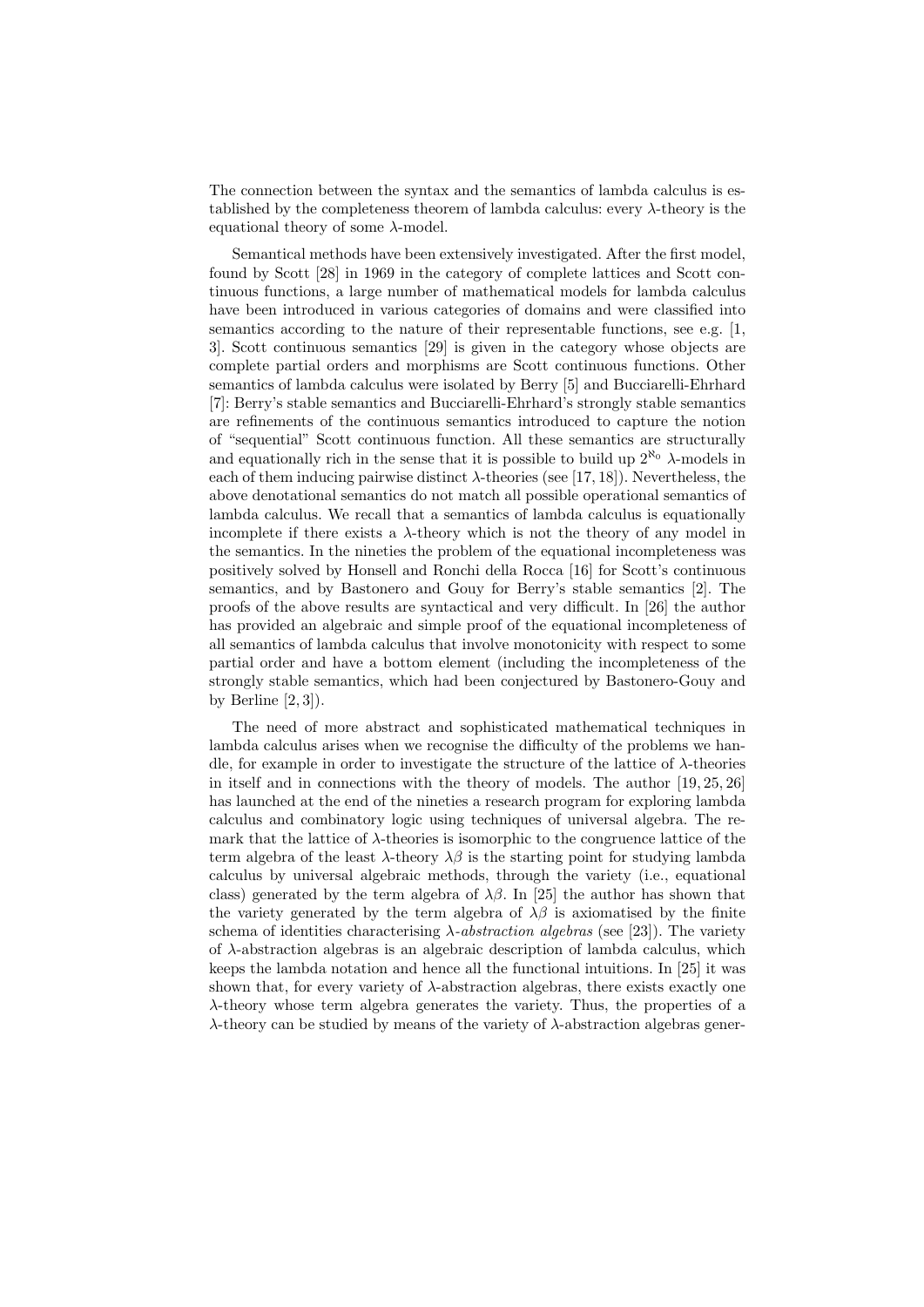ated by its term algebra. By applying these methods it was shown in [19] that the lattice of λ-theories satisfies a nontrivial implication in the language of lattices. It is open whether the lattice of  $\lambda$ -theories satisfies a nontrivial lattice identity (see [21, Section 4] for other results concerning the structure of the lattice of  $\lambda$ -theories).

Longstanding open problems of lambda calculus can be restated in terms of algebraic properties of varieties of  $\lambda$ -abstraction algebras or combinatory algebras. For example, the open problem of the order-incompleteness of lambda calculus, raised by Selinger (see [30]), asks for the existence of a  $\lambda$ -theory not arising as the equational theory of a non-trivially partially ordered model of lambda calculus. A partial answer to the order-incompleteness problem was obtained by the author in [26], where it is shown the existence of a  $\lambda$ -theory not arising as the equational theory of a non-trivially partially ordered model with a finite number of connected components. The order-incompleteness of lambda calculus is equivalent to the existence of an  $n$ -permutable variety of combinatory algebras for some natural number  $n \geq 2$  (see the remark after Thm. 3.4 in [30]). Plotkin, Selinger and Simpson (see [30]) have shown that 2-permutability and 3-permutability are inconsistent with lambda calculus. The problem of npermutability remains open for  $n \geq 4$ .

One of the milestones of modern algebra is the Stone representation theorem for Boolean algebras. This result was first generalised by Pierce [22] to commutative rings with unit and next by Comer [14] to the class of algebras with Boolean factor congruences. Comer's generalisation of Stone representation theorem also holds for combinatory algebras (see [21]): any combinatory algebra is isomorphic to a weak Boolean product of directly indecomposable algebras (i.e., algebras which cannot be decomposed as the Cartesian product of two other non-trivial algebras). The proof of the representation theorem is based on the fact that the directly indecomposable combinatory algebras constitute a universal class and that every combinatory algebra contains a Boolean algebra of central elements (introduced by Vaggione [31] in universal algebra). These elements define a direct decomposition of the algebra as the Cartesian product of two other algebras, just like idempotent elements in rings. This approach to central elements can be developed in the more general context of Church algebras, which were introduced in [20] to equationally axiomatise the "if-then-else" construct of programming.

The Stone representation theorem can be roughly summarised as follows: the directly indecomposable combinatory algebras are the 'building blocks' of the variety of combinatory algebras. The notion of directly indecomposable combinatory algebra appears to be so relevant that it is even interesting to speak of the "indecomposable semantics" to denote the class of models of  $\lambda$ -calculus which are directly indecomposable as combinatory algebras. This semantics encompasses the Scott continuous, stable and strongly stable semantics and was shown incomplete in [21].

The paper is organised as follows. In Section 2 we review the basic definition of lambda calculus and universal algebra. Church algebras are presented in Sec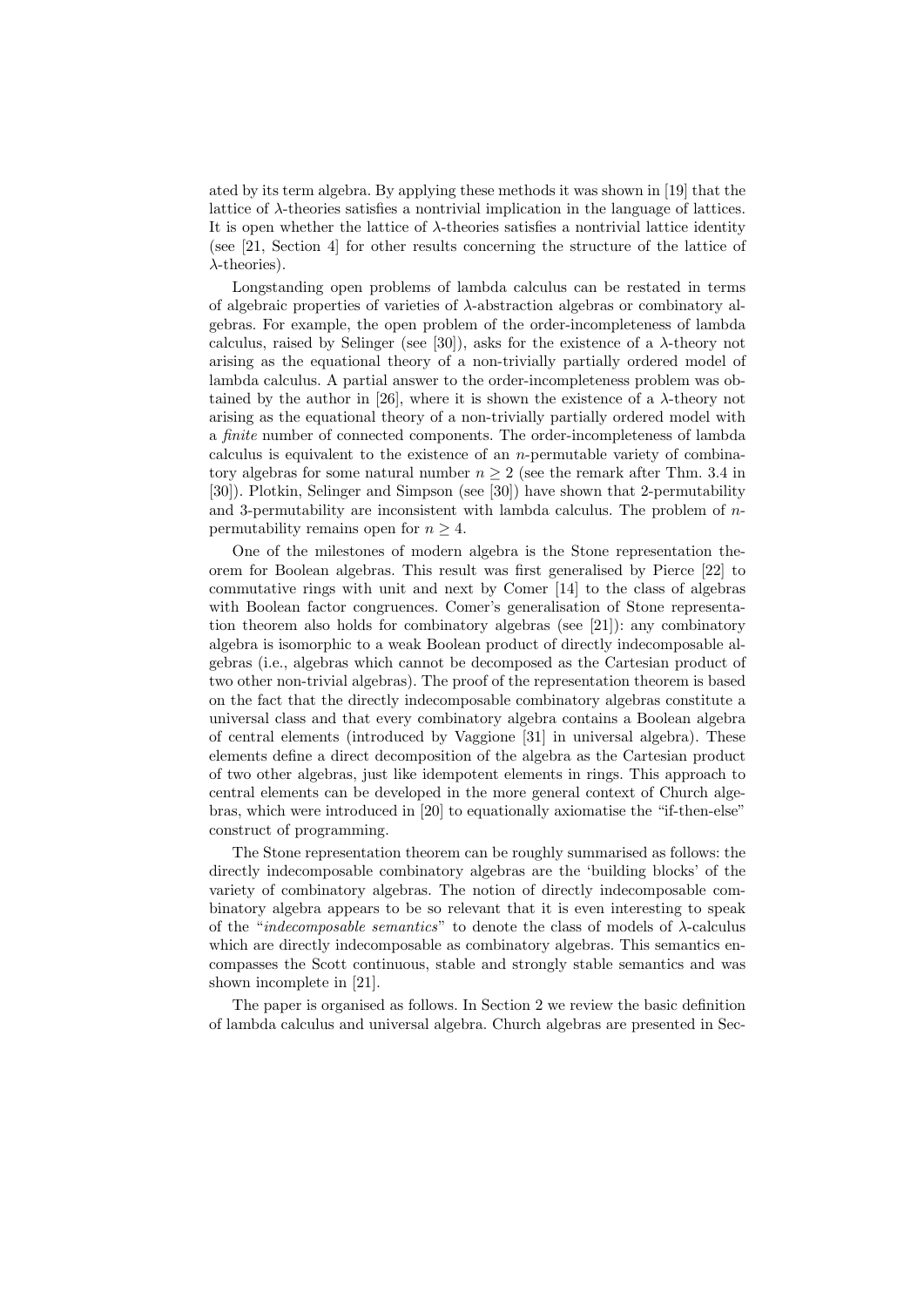tion 3. We provide the algebraic incompleteness theorem in Section 4. The last section is devoted to the order-incompleteness problem of  $\lambda$ -calculus.

## 2 Preliminaries

### 2.1 Lambda calculus

With regard to the  $\lambda$ -calculus we follow the notation and terminology of [1].  $\Lambda$ and  $\Lambda^o$  are, respectively, the set of  $\lambda$ -terms and of closed  $\lambda$ -terms.  $\Omega$  denotes the looping term  $(\lambda x.xx)(\lambda x.xx)$ .

We denote  $\alpha\beta$ -conversion by  $\lambda\beta$  and  $\alpha\beta\eta$ -conversion by  $\lambda\beta\eta$ . A  $\lambda$ -theory is a congruence on  $\Lambda$  (with respect to the operators of abstraction and application) which contains  $\lambda\beta$ . A  $\lambda$ -theory is *consistent* if it does not equate all  $\lambda$ -terms, *inconsistent* otherwise. The set of  $\lambda$ -theories constitutes a complete lattice w.r.t. intersection, whose top is the inconsistent  $\lambda$ -theory and whose bottom is the theory  $\lambda\beta$ . The  $\lambda$ -theory generated by a set E of identities between  $\lambda$ -terms is the intersection of all  $\lambda$ -theories containing E.

There are two descriptions of what a model of λ-calculus is: the categorytheoretical and the algebraic one. The categorical notion of model is well-suited for constructing concrete models, while the algebraic one is rather used to understand global properties of models (constructions of new models out of existing ones, closure properties, etc.) and to obtain results about the structure of the lattice of λ-theories. In the remaining part of this section we define the algebraic notion of model.

**Definition 1.** An algebra  $\mathbf{C} = (C, \cdot, \mathbf{k}, \mathbf{s})$ , where  $\cdot$  is a binary operation and  $\mathbf{k}, \mathbf{s}$ are constants, is a combinatory algebra if it satisfies the identities  $kxy = x$  and  $sxyz = xz(yz)$  (as usual, the symbol "·" is omitted and association is made on the left).

In the equational language of combinatory algebras we define i, 1 and  $1_n$ as follows:  $\mathbf{i} \equiv \mathbf{skk}$ ;  $\mathbf{1} \equiv \mathbf{1}_1 \equiv \mathbf{s}(\mathbf{ki})$  and  $\mathbf{1}_{n+1} \equiv \mathbf{s}(\mathbf{kl})(\mathbf{s}(\mathbf{k1}_n))$ . Hence, every combinatory algebra satisfies  $\mathbf{i}x = x$  and  $\mathbf{1}_n x_1 \dots x_n = x_1 \dots x_n$ .

A function  $f: C \to C$  is representable in a combinatory algebra C if there exists an element  $c \in C$  such that  $cz = f(z)$  for all  $z \in C$ .

Two elements  $x, y \in C$  are called *extensionally equal* if they represent the same function in  $\bf{C}$ . For example, the elements x and  $\bf{1}x$  are extensionally equal.

An environment is a function  $\rho: Var \to C$ , where Var is the set of variables of  $\lambda$ -calculus. For every variable x and  $a \in C$  we denote by  $\rho[x := a]$  the environment  $\rho'$  which coincides with  $\rho$ , except on x, where  $\rho'$  takes the value a.

Given a combinatory algebra C, the interpretation of a  $\lambda$ -term M is defined by induction as follows, for every environment  $\rho$ :

$$
|x|_{\rho} = \rho(x); \qquad |MN|_{\rho} = |M|_{\rho} \cdot |N|_{\rho}; \qquad |\lambda x.M|_{\rho} = \mathbf{1}m,
$$

where  $m \in C$  is any element representing the function  $a \in C \mapsto |M|_{\rho[x:=a]}$ . The drawback of the previous definition is that it may happen that the function  $a \in$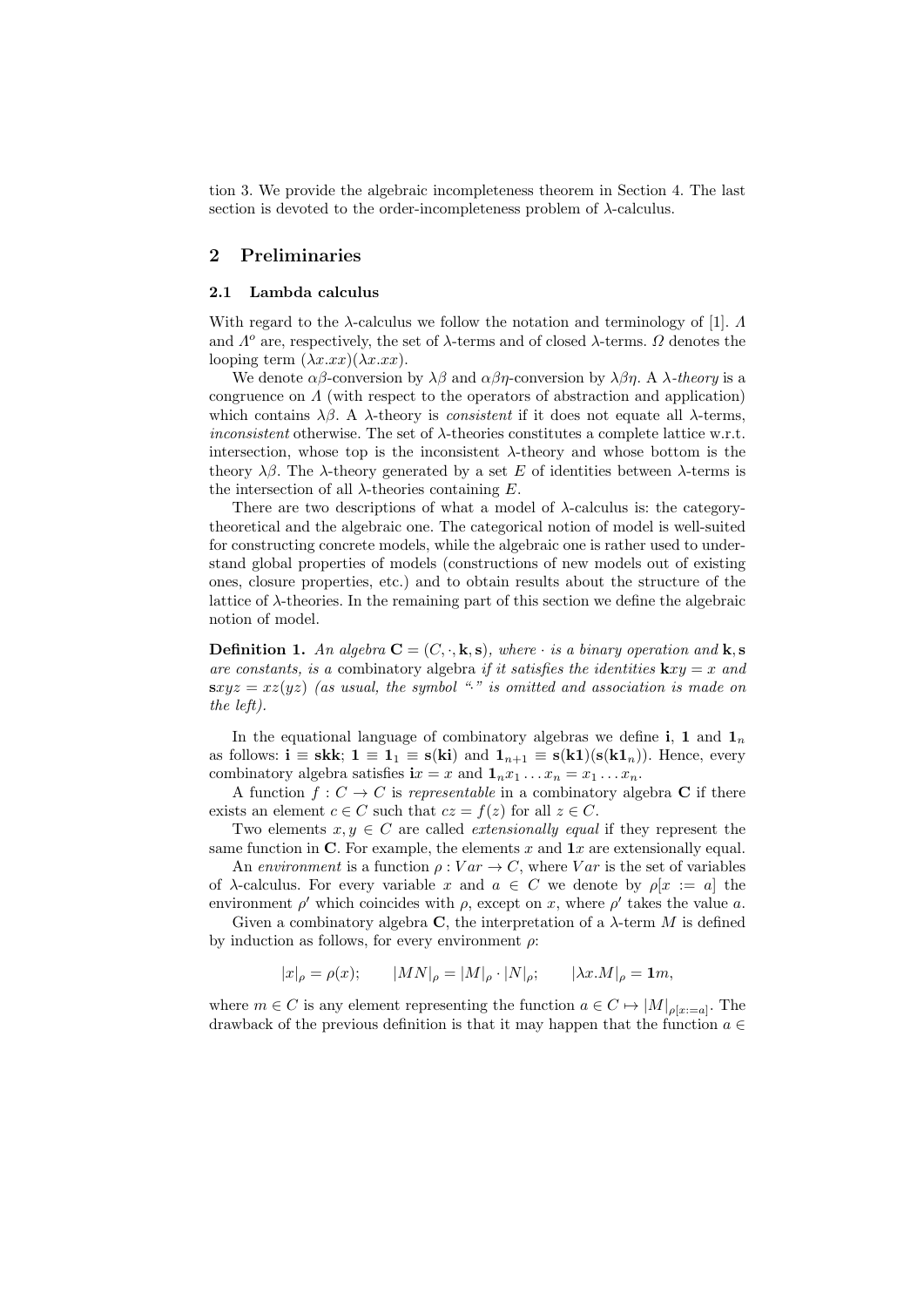$C \mapsto |M|_{\rho[x:=a]}$  is not representable in **C**. The axioms characterising  $\lambda$ -models were expressly chosen to make coherent the previous definition of interpretation.

**Definition 2.** A combinatory algebra  $C$  is called a  $\lambda$ -model if it satisfies the *identities*  $1_2\mathbf{k} = \mathbf{k}$ ,  $1_3\mathbf{s} = \mathbf{s}$  and the Meyer-Scott axiom:

$$
\forall x \forall y (\forall z (xz = yz) \Rightarrow \mathbf{1}x = \mathbf{1}y).
$$

Here the combinator 1 is used as an inner choice operator. Indeed, given any  $x \in C$ , the element  $x$  is in the same equivalence class as x w.r.t. extensional equality; and, by Meyer-Scott axiom,  $1x = 1y$  for every y extensionally equal to x. Thus, the set Y of elements representing the function  $a \in C \mapsto |M|_{\rho[x:=a]}$ admits  $1m$  as a canonical representative and this does not depend on the choice of  $m \in Y$ .

We write  $\mathbf{C} \models M = N$  if  $|M|_{\rho} = |N|_{\rho}$  for all environments  $\rho$ . A  $\lambda$ -model univocally induces a  $\lambda$ -theory through the kernel congruence relation of the interpretation function:

$$
Th(\mathbf{C}) = \{ (M, N) \in A \times A : \mathbf{C} \models M = N \}.
$$

If T is a  $\lambda$ -theory, the (open) term model of T is the algebra  $(\Lambda/T, \cdot, \mathbf{k}, \mathbf{s})$ , where  $t/T \cdot u/T = (tu)/T$  and k, s are respectively the equivalence classes of  $\lambda xy.x$  and  $\lambda xyz.xz(yz)$  modulo T.

A partially ordered  $\lambda$ -model, a po-model for short, is a pair  $(A, \le)$ , where A is a  $\lambda$ -model and  $\leq$  is a partial order on A which makes the application operator of **A** monotone in both arguments. A po-model  $(A, \leq)$  is non-trivial if the partial order is not discrete, i.e.,  $a < b$  for some  $a, b \in A$  (thus A is not a singleton).

### 2.2 Algebras

With regard to Universal Algebra we follow the notation and terminology of [9]. A type  $\nu$  is a set of operation symbols of finite arity. An algebra **A** of type  $\nu$  is a tuple  $(A, \sigma^{\mathbf{A}})_{\sigma \in \nu}$ , where, for every  $\sigma \in \nu$  of arity  $n, \sigma^{\mathbf{A}}$  is a function from  $A^n$ into A.

Given two algebras **A** and **B** of type  $\nu$ , a homomorphism from **A** into **B** is a map  $g: A \to B$  such that  $g(\sigma^{\mathbf{A}}(a_1, \ldots, a_n)) = \sigma^{\mathbf{B}}(g(a_1), \ldots, g(a_n))$  for each n-ary operation  $\sigma \in \nu$  and for all  $a_i \in A$ . Two algebras **A** and **B** are *isomorphic*, and we write  $A \cong B$ , if there exists a bijective homomorphism from A into B.

Given an algebra **A** of type  $\nu$ , a binary relation  $\phi$  on **A** is *compatible* if for all  $\sigma \in \nu$  of arity n, and for all  $a_i, b_i \in A$  we have

$$
a_1 \phi b_1, \ldots, a_n \phi b_n \to f^{\mathbf{A}}(a_1, \ldots, a_n) \phi f^{\mathbf{A}}(b_1, \ldots, b_n).
$$

A compatible equivalence relation is called a congruence.

The kernel of a homomorphism  $q : A \rightarrow B$  is the congruence  $ker(q) =$  $\{(a, b) \in A^2 : g(a) = g(b)\}.$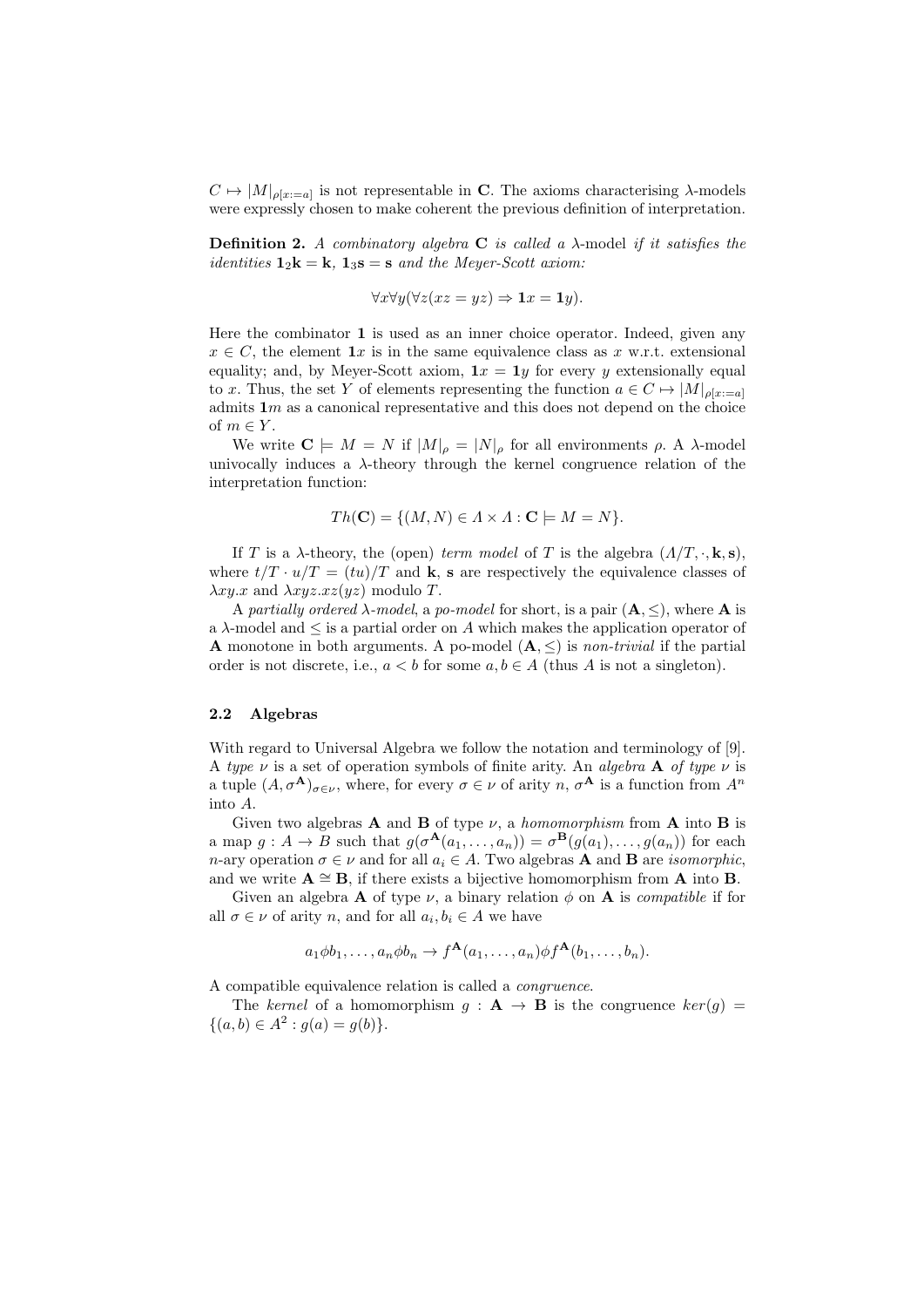Given two congruences  $\phi$  and  $\psi$ , we can form their *relative product:*  $\psi \circ \phi =$  $\{(a, c) : (\exists b \in A) \ a\phi b\psi c\}.$  It is easy to check that  $\psi \circ \phi$  is still a compatible relation, but not necessarily a congruence.

We denote by  $Con(\mathbf{A})$  the complete lattice of the congruences of  $\mathbf{A}$ , which is a sublattice of the lattice of the equivalence relations on **A**. The meet  $\phi \wedge \psi$ of two congruences  $\phi$  and  $\psi$  is their intersection, while their join is the least equivalence relation including  $\phi \cup \psi$ :

$$
\phi \vee \psi = \bigcup_{n>0} \phi \circ^n \psi,
$$

where  $\psi \circ^1 \phi = \psi$  and  $\psi \circ^{n+1} \phi = \psi \circ (\phi \circ^n \psi)$  for  $n > 0$ . The diagonal  $\Delta_{\mathbf{A}} =$  $\{(a, a) : a \in A\}$  is the bottom element of  $Con(\mathbf{A})$ , while  $\nabla_{\mathbf{A}} = A \times A$  is the top element.

 $\mathbf{F}_{\nu}(X)$  is the absolutely free algebra of type  $\nu$  over a set X of generators. The elements of  $\mathbf{F}_{\nu}(X)$  are called terms and are built up by induction: (i) every element of X is a term; (ii) if  $\sigma \in \nu$  is an operation symbol of arity n and  $p_1, \ldots, p_n$  are terms, then  $\sigma(p_1, \ldots, p_n)$  is a term. The operations of  $\mathbf{F}_{\nu}(X)$  are the syntactical operations of term construction.

Hereafter, we omit the index  $\nu$  because all algebras will be always of type  $\nu$ .

If **A** is an algebra, then, for every map  $\rho : X \to A$ , there exists a unique homomorphism  $\rho^* : \mathbf{F}(X) \to \mathbf{A}$  extending  $\rho: \rho^*(x) = \rho(x)$  for every  $x \in X$ ;  $\rho^*(\sigma(p_1,\ldots,p_n)) = \sigma^{\mathbf{A}}(\rho^*(p_1),\ldots,\rho^*(p_n)).$ 

For every term p, we define  $p^{\mathbf{A}}: A^X \to A$  the map defined by  $p^{\mathbf{A}}(\rho) = \rho^*(p)$ . When  $X = \{x_1, \ldots, x_n\}$  is a finite set of cardinality n, we define  $p^{\mathbf{A}} : A^n \to A$ in the following equivalent way:

$$
p^{\mathbf{A}}(a_1,..., a_n) = \rho^*(p)
$$
, where  $\rho(x_i) = a_i$  for  $i = 1,..., n$ .

 $p^{\mathbf{A}}$  is called a *term operation* of **A**.

An algebra **A** satisfies an equation  $p = q$   $(p, q \in F(X))$  if  $p^A = q^A$ . We write  $A \models p = q$  if A satisfies the equation  $p = q$ .

If **A** is an algebra, we denote by  $Eq_{X}(A)$  ( $Eq(A)$  for short) the set of equations  $p = q$   $(p, q \in F(X))$  satisfied by **A**.

If K is a class of algebras, then  $Eq(\mathcal{K}) = \{p = q : (\forall \mathbf{A} \in \mathcal{K}) \mid \mathbf{A} \models p = q\}$  is the set of equations satisfied by every algebra of  $K$ .

A class  $K$  of algebras is (i) *equational* if it is axiomatised by a set of equations; (ii) a variety if it is closed under Cartesian products, subalgebras and homomorphic images. A class of algebras is equational iff it is a variety.

#### 2.3 The building blocks of algebras

Direct products. The Cartesian product  $B \times C$  of two algebras B and C of the same type has  $B \times C$  as universe and operations defined as follows, for every  $a_i \in B$  and  $b_i \in C$ :

$$
\sigma^{\mathbf{B}\times\mathbf{C}}(\langle a_1,b_1\rangle,\ldots,\langle a_n,b_n\rangle)=\langle \sigma^{\mathbf{B}}(a_1,\ldots,a_n),\sigma^{\mathbf{C}}(b_1,\ldots,b_n)\rangle.
$$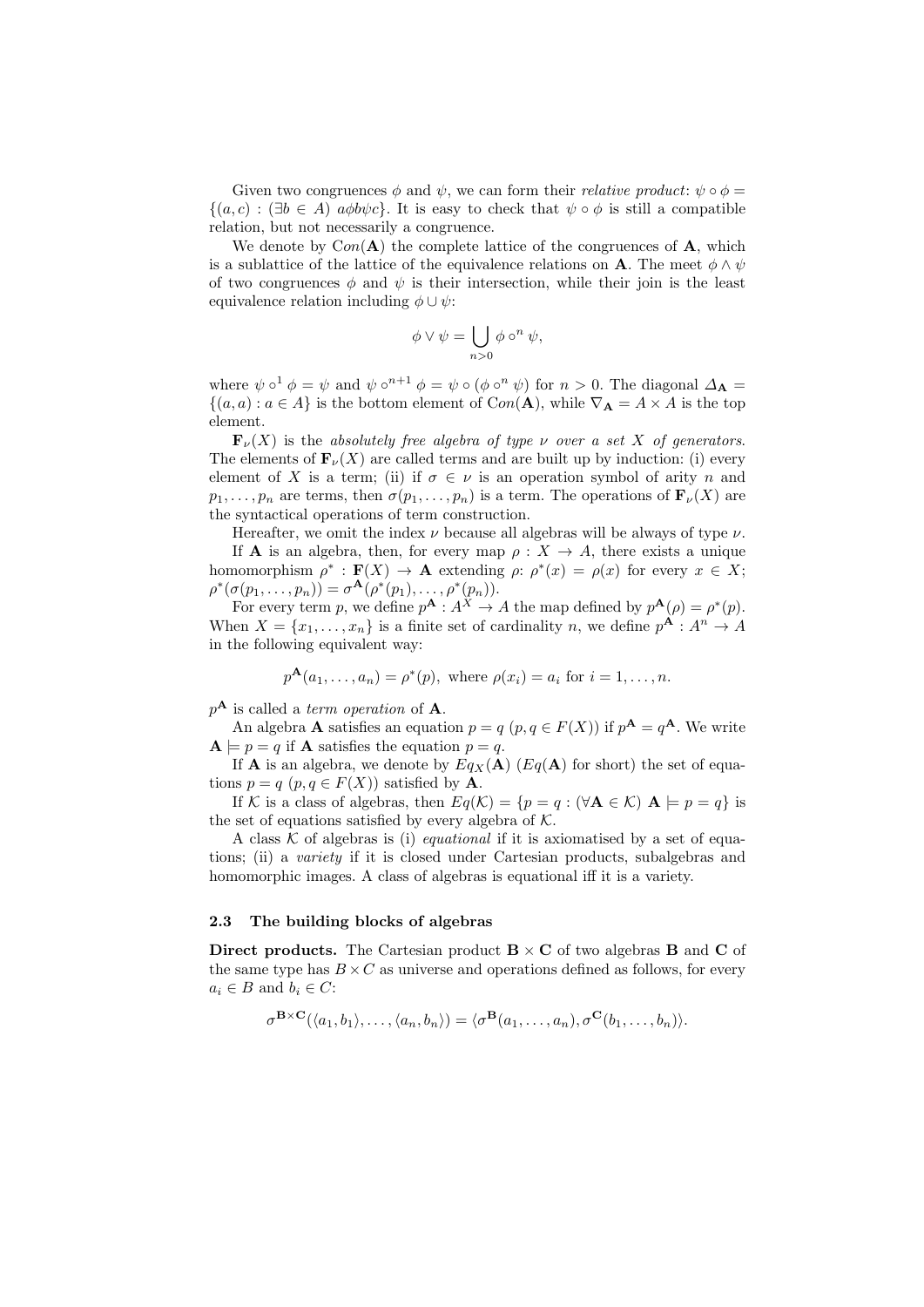**Lemma 1.** An algebra **A** is isomorphic to the Cartesian product  $\mathbf{B} \times \mathbf{C}$  iff there exist two congruences  $\theta, \overline{\theta} \in \text{Con}(\mathbf{A})$  such that  $\mathbf{B} \cong \mathbf{A}/\theta$ ,  $\mathbf{C} \cong \mathbf{A}/\overline{\theta}$ ,  $\theta \cap \overline{\theta} = \Delta_{\mathbf{A}}$ and  $\theta \circ \overline{\theta} = \nabla_{\mathbf{A}}$ .

**Definition 3.** A pair of congruences  $\langle \theta, \overline{\theta} \rangle$  is called a pair of complementary factor congruences if  $\theta \cap \overline{\theta} = \Delta$ ,  $\theta \circ \overline{\theta} = \nabla$ . A pair  $\langle \theta, \overline{\theta} \rangle$  is trivial if either  $\theta = \Delta$ or  $\overline{\theta} = \Delta$ .

A congruence  $\theta$  is called a *factor congruence* if there exists  $\overline{\theta}$  such that  $(\theta, \overline{\theta})$ is a pair of complementary factor congruences. We denote by  $FC(A)$  the set of factor congruence of **A**. In general,  $FC(A)$  is not a sublattice of  $Con(A)$ .

**Definition 4.** An algebra  $A$  is directly indecomposable if it admits only the trivial pair of complementary factor congruences.

In other words, **A** is directly indecomposable if, and only if, it cannot be decomposed as a nontrivial Cartesian product. Then the directly indecomposable algebras are the building blocks for products.

Factors congruences and decomposition operators. Let  $(\theta, \overline{\theta})$  be a pair of complementary factor congruences. Define a function  $f_{\theta}: A \times A \rightarrow A$  as follows:

 $f_{\theta}(a, b) =$  the unique c such that  $a\theta c\overline{\theta}b$ .

**Proposition 1.** The function  $f_{\theta}$  satisfies the following conditions (for short, we write f for  $f_{\theta}$ ):

(D1)  $f(x, x) = x;$ (D2)  $f(x, f(y, z)) = f(x, z) = f(f(x, y), z);$ (D3) f is a homomorphism from  $\mathbf{A} \times \mathbf{A}$  into  $\mathbf{A}$ .

**Definition 5.** A function  $f : A \times A \rightarrow A$  satisfying conditions (D1)-(D3) is called a decomposition operator.

**Proposition 2.** Given a decomposition operator  $h : A \times A \rightarrow A$ , the pair  $(\theta_h, \overline{\theta}_h)$ , defined by  $a\theta_h b \Leftrightarrow h(a, b) = a$ ;  $a\overline{\theta}_h b \Leftrightarrow h(a, b) = b$ , is a pair of complementary factor congruences.

In conclusion, we have:

Proposition 3. There is a bijective correspondence between decomposition operators and factor congruences in such a way that

$$
\theta \mapsto f_{\theta} \mapsto \theta_{f_{\theta}} = \theta; \qquad h \mapsto \theta_h \mapsto f_{\theta_h} = h.
$$

There is always a battle to simplify complex objects. Decomposition operators are more suitable to be internalized within an algebra than pairs of complementary factor congruences. We are particularly interested in algebras, whose decomposition operators are term operations of the algebra.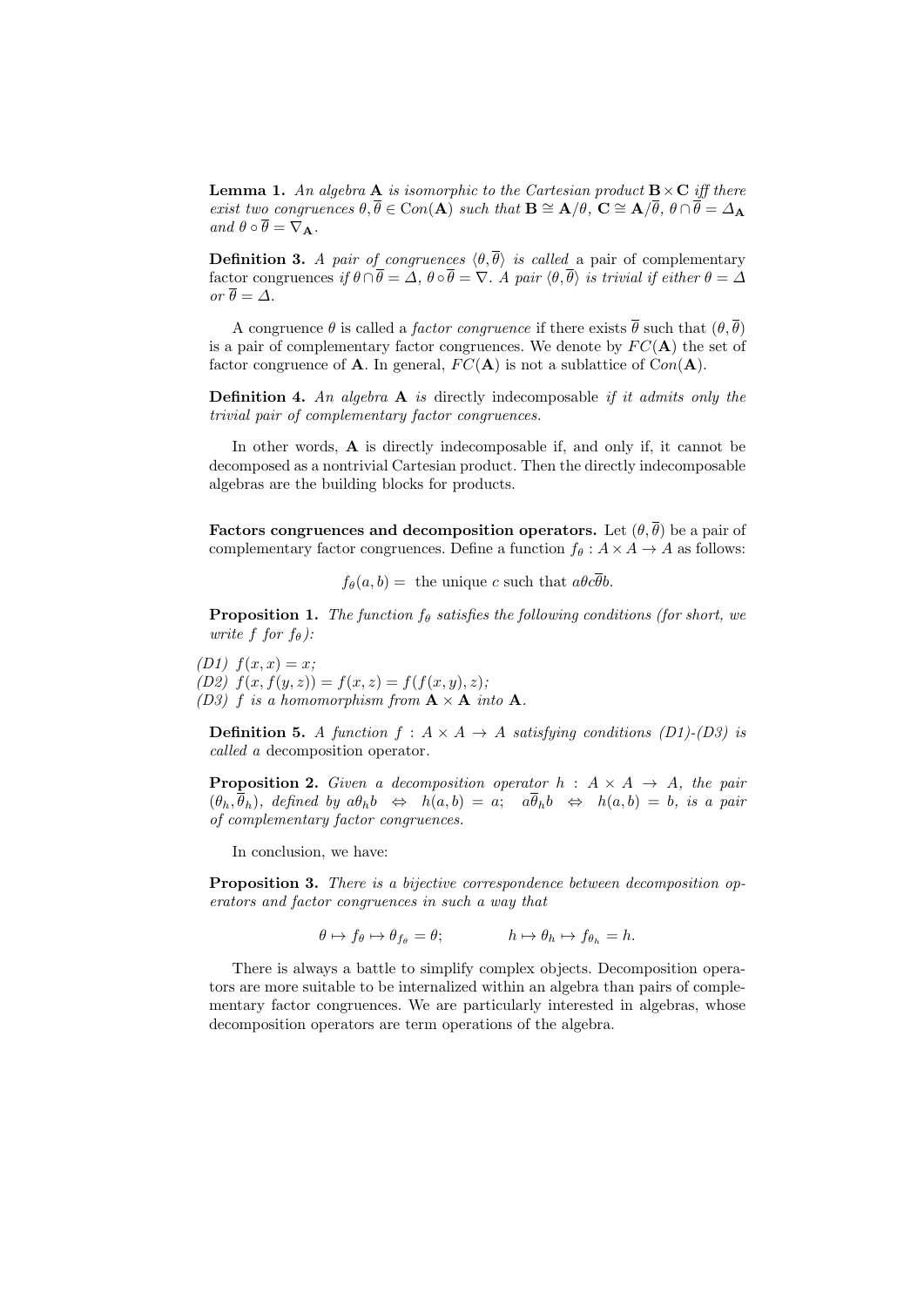Subdirect and Boolean products. If A and B are algebras, then we write  $\mathbf{A} \leq \mathbf{B}$  if there is an embedding (= injective homomorphism) from  $\mathbf{A}$  into  $\mathbf{B}$ .

**Definition 6.** An algebra **A** is a subdirect product of an indexed family  $(A_i)_{i\in I}$ of algebras if  $\mathbf{A} \leq \prod_{i \in I} \mathbf{A}_i$  and  $\pi_i(A) = A_i$  (where  $\pi_i : A \to A_i$  is the projection in the i-coordinate).

A direct product is an example of subdirect product.

**Lemma 2.** Let  $\theta_i \in Con(\mathbf{A})$  be a family of congruences of an algebra **A**. **A** is a subdirect product of the family  $(\mathbf{A}/\theta_i)_{i\in I}$  (through the embedding  $f(a) = (a/\theta_i)$ :  $i \in I$ )) if, and only if,  $\bigcap_{i \in I} \theta_i = \Delta$ .

**Definition 7.** An algebra is subdirectly irreducible  $(s.i., for short)$  if, for every representation  $f : A \to \Pi_{i \in I} A_i$  as subdirect product, there exists j such that  $\pi_i \circ f : A \to A_i$  is an isomorphism.

**Proposition 4.** A is s.i. iff  $\cap$ (Con(A) – { $\Delta$ })  $\neq$   $\Delta$  (in this case,  $\cap$ (Con(A) –  $\{\Delta\}$ ) is called the monolith).

**Theorem 1.** (Birkhoff) Every algebra  $A$  is a subdirect product of s.i. algebras.

An algebra **A** is *simple* if  $Con(A) = \{ \Delta, \nabla \}$ . We have:

Simple  $\subseteq$  Subdirectly Irreducible  $\subseteq$  Directly Indecomposable.

Example 1. 1. Every two elements algebra is simple.

- 2. Every model of  $\lambda$ -calculus living in Scott continuous semantics is a simple combinatory algebra.
- 3. A vector space over a field is s.i. iff it is one-dimensional.
- 4. A Heyting algebra is s.i. iff there is a greatest element strictly below 1.
- 5. Every algebra of cardinality a prime number  $p$  is directly indecomposable.
- 6. The Stone representation theorem for Boolean algebras is a consequence of Theorem 1, because the algebra of truth values is the unique s.i. Boolean algebra.

Stone's representation theorem, perhaps the most distinctive result characterising Boolean algebras (or Boolean rings), can be generalised to a much larger class of algebras. The appropriate tool to attain this goal is the technique of Boolean products, which can be loosened to the notion of weak Boolean product to take care of somewhat less manageable cases. Pierce [22] proved that every commutative ring with unit is representable as a weak Boolean product of directly indecomposable rings. The technique of Boolean products underwent remarkable developments over the subsequent years (see e.g. [9, Ch. 4.8]), giving rise to further generalisations of Stone's theorem by Comer (covering the case of algebras with Boolean factor congruences [14]) and Vaggione [31].

**Definition 8.** A (weak) Boolean product of a family  $(A_i)_{i\in I}$  of algebras is a subdirect product  $A \leq \prod_{i \in I} A_i$ , where I can be endowed with a Boolean space topology such that: (i) the set  $\{i \in I : a_i = b_i\}$  is (open) clopen for all  $a, b \in A$ , and (ii) if  $a, b \in A$  and  $N \subseteq I$  is clopen, then the element c, defined by  $c_i = a_i$ for  $i \in N$  and  $c_i = b_i$  for  $i \in I - N$ , belongs to A.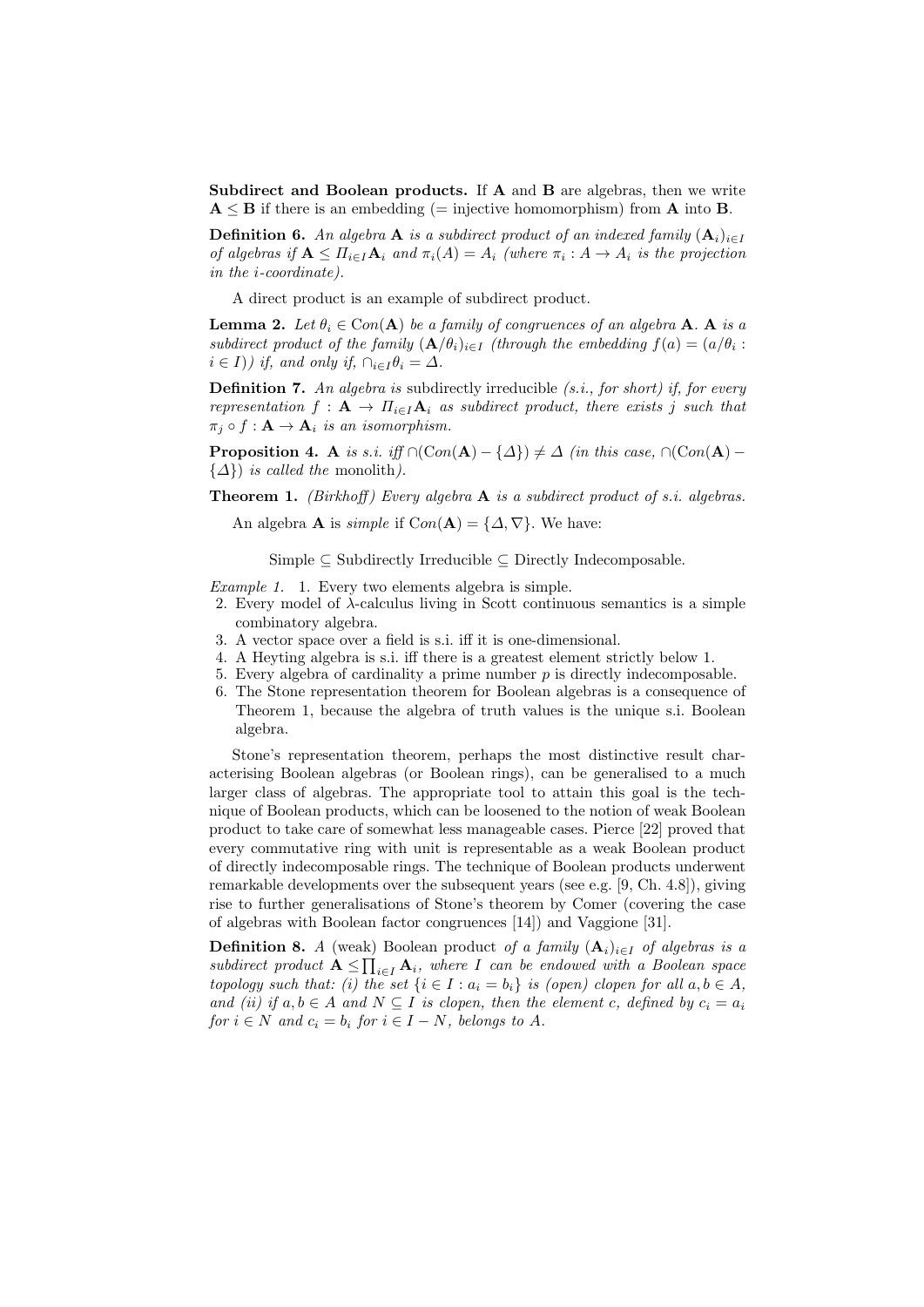### 3 Church algebras

The key observation motivating the introduction of Church algebras [20] is that many algebras arising in completely different fields of mathematics, including Heyting algebras, rings with unit, combinatory algebras or  $\lambda$ -calculus, have a term operation  $q$  satisfying the fundamental properties of the if-then-else connective:  $q(1, x, y) = x$  and  $q(0, x, y) = y$ . As simple as they may appear, these properties are enough to yield rather strong algebraic results, which will be applied to  $\lambda$ -calculus in the next section.

**Definition 9.** We say that an algebra  $A$  is a Church algebra if it admits a ternary term operation  $q(x, y, z)$  and two constants 0,1 such that the following identities are satisfied by A:

$$
q(1, x, y) = x;
$$
  $q(0, x, y) = y.$ 

A Church variety is a variety of Church algebras.

Example 2.

- 1. Rings with unit:  $q(x, y, z) = xy + (1 x)z;$
- 2. Heyting algebras:  $q(x, y, z) = (x \lor z) \land ((x \to 0) \lor y);$
- 3. Combinatory algebras:  $q(x, y, z) = (xy)z$ ,  $1 = \mathbf{k}$  and  $0 = s\mathbf{k}$ ;
- 4. Lambda calculus:  $q(x, y, z) = (xy)z$ ;  $1 = \lambda xy.x$  and  $0 = \lambda xy.y$ .

We denote by  $\theta(a, b)$  the least congruence generated by the pair  $(a, b)$ .

**Lemma 3.** Let A be a Church algebra,  $(\phi, \overline{\phi})$  be a pair of complementary factor congruences, and  $e$  be the unique element such that  $1\phi e\phi 0$ . Then, we have:

- (i) For every  $a, b \in A$ ,  $a\phi q(e, a, b)$  $\overline{\phi}b$ .
- (ii)  $\phi = \theta(1, e)$  and  $\overline{\phi} = \theta(0, e)$ .
- (iii) The function  $f_{\phi}(a, b) = q(e, a, b)$  is a decomposition operator on **A** such that  $f_{\phi}(1,0) = e.$

In this definition we exploit an idea by Vaggione [31].

**Definition 10.** An element e of a Church algebra **A** is central if  $\theta(1,e)$  and  $\theta(0, e)$  constitute a pair of complementary factor congruences of **A**. Ce(A) denotes the set of central elements of the algebra  $\mathbf{A}$ .

**Proposition 5.** If **A** is a Church algebra and  $e \in A$ , then the following conditions are equivalent:

1. e is central; 2. For all  $a, b, \overline{a}, \overline{b} \in A$ : D1.  $q(e, a, a) = a$ 

D2.  $q(e, q(e, a, b), c) = q(e, a, c) = q(e, a, q(e, b, c))$ D3.  $q(e, \sigma(\overline{a}), \sigma(\overline{b})) = \sigma(q(e, a_1, b_1), \ldots, q(e, a_n, b_n))$  (for every operation  $\sigma$ ) D4.  $q(e, 1, 0) = e$ .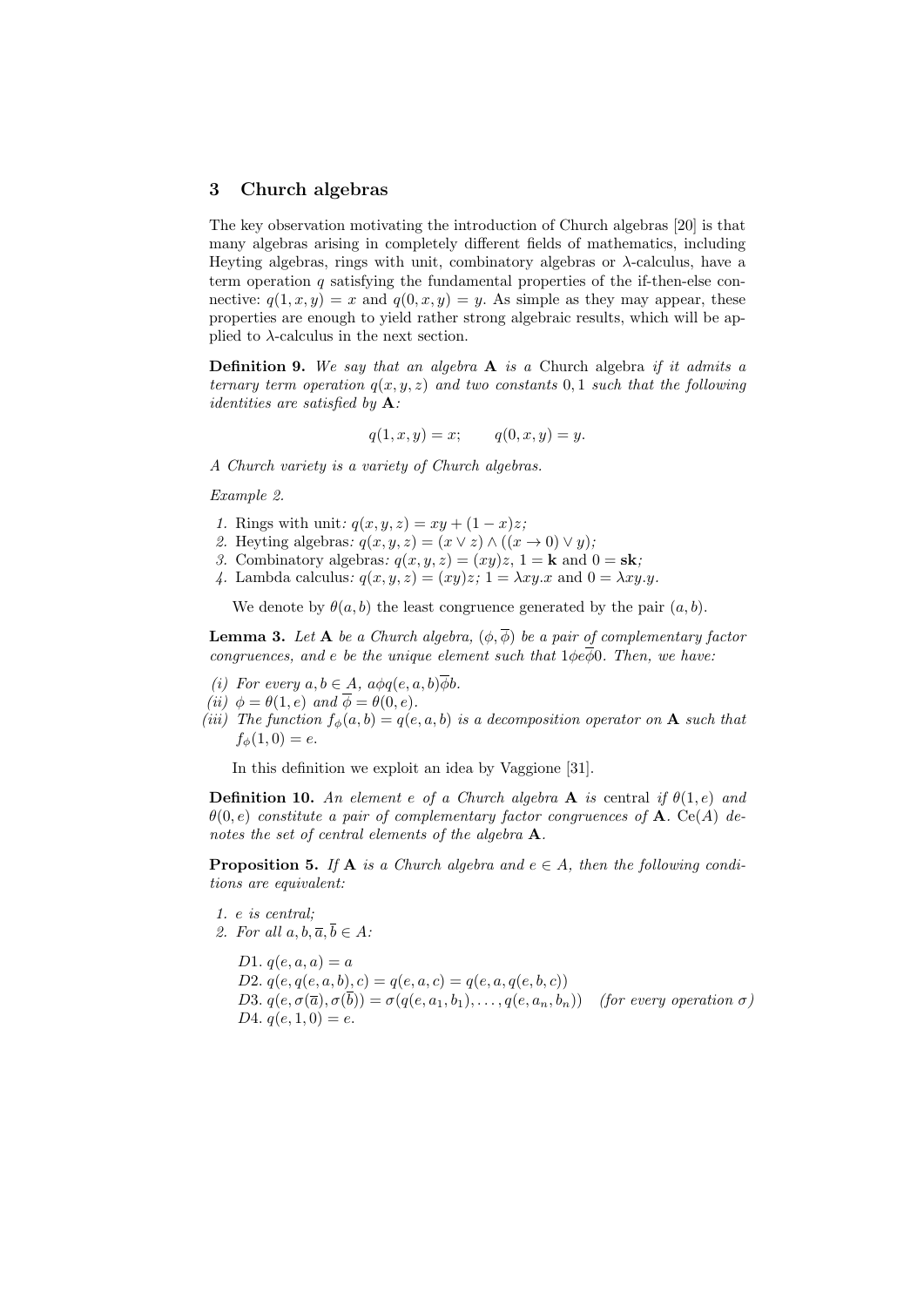The partial ordering on  $Ce(A)$ , defined by:

$$
e \leq d
$$
 if, and only if,  $\theta(0, e) \subseteq \theta(0, d)$ 

is a Boolean ordering. The meet, join and complementation operations are internally representable, and 0, 1 are respectively the bottom and top element of this ordering.

Theorem 2. Let A be a Church algebra.

- (i) The set  $FC(A)$  of factor congruences of A constitutes a Boolean sublattice of  $Con(\mathbf{A})$ .
- (ii) The algebra  $\text{Ce}(\mathbf{A}) = (\text{Ce}(A); \vee, \wedge, \neg, 0, 1)$ , where  $x \wedge y = q(x, y, 0)$ ,  $x \vee y =$  $q(x, 1, y)$  and  $\neg x = q(x, 0, 1)$ , is a Boolean algebra isomorphic to the Boolean algebra of factor congruences of A.

#### 3.1 The Stone representation theorem

A generic Church variety admits a weak Boolean product representation. The following theorem is a consequence of [9, Theorem 8.12].

**Theorem 3.** Let  $A$  be a Church algebra,  $S$  be the Boolean space of maximal ideals of Ce(A) and  $f: A \to \Pi_{I \in S} A/\theta_I$  be the map defined by

$$
f(a) = (a/\theta_I : I \in S),
$$

where  $\theta_I = \bigcup_{e \in I} \theta(0, e)$ . Then f gives a weak Boolean representation of **A**.

For the previous representation to be of some interest, we need to be in a position to provide additional information on its stalks. The following theorem is a consequence of [31, Theorem 8]. A new proof can be found in [27].

**Theorem 4.** Let  $V$  be a Church variety. Then, the following conditions are equivalent:

- (i) For all  $A \in \mathcal{V}$ , the stalks  $A/\theta_I$  ( $I \in S$  maximal ideal) are directly indecomposable.
- (ii) The class  $V_{DI}$  of directly indecomposable members of V is a universal class.

### 4 The incompleteness theorem of lambda calculus

The Stone representation theorem for combinatory algebras can be roughly summarised as follows: the directly indecomposable combinatory algebras are the "building blocks" in the variety of combinatory algebras. Then it is natural to investigate the class of models of  $\lambda$ -calculus, which are directly indecomposable as combinatory algebras (indecomposable semantics, for short).

In this section we show that the indecomposable semantics encompasses the Scott, stable and strongly stable semantics. In spite of this richness, we show that there exists a consistent  $\lambda$ -theory which is not the equational theory of an indecomposable model.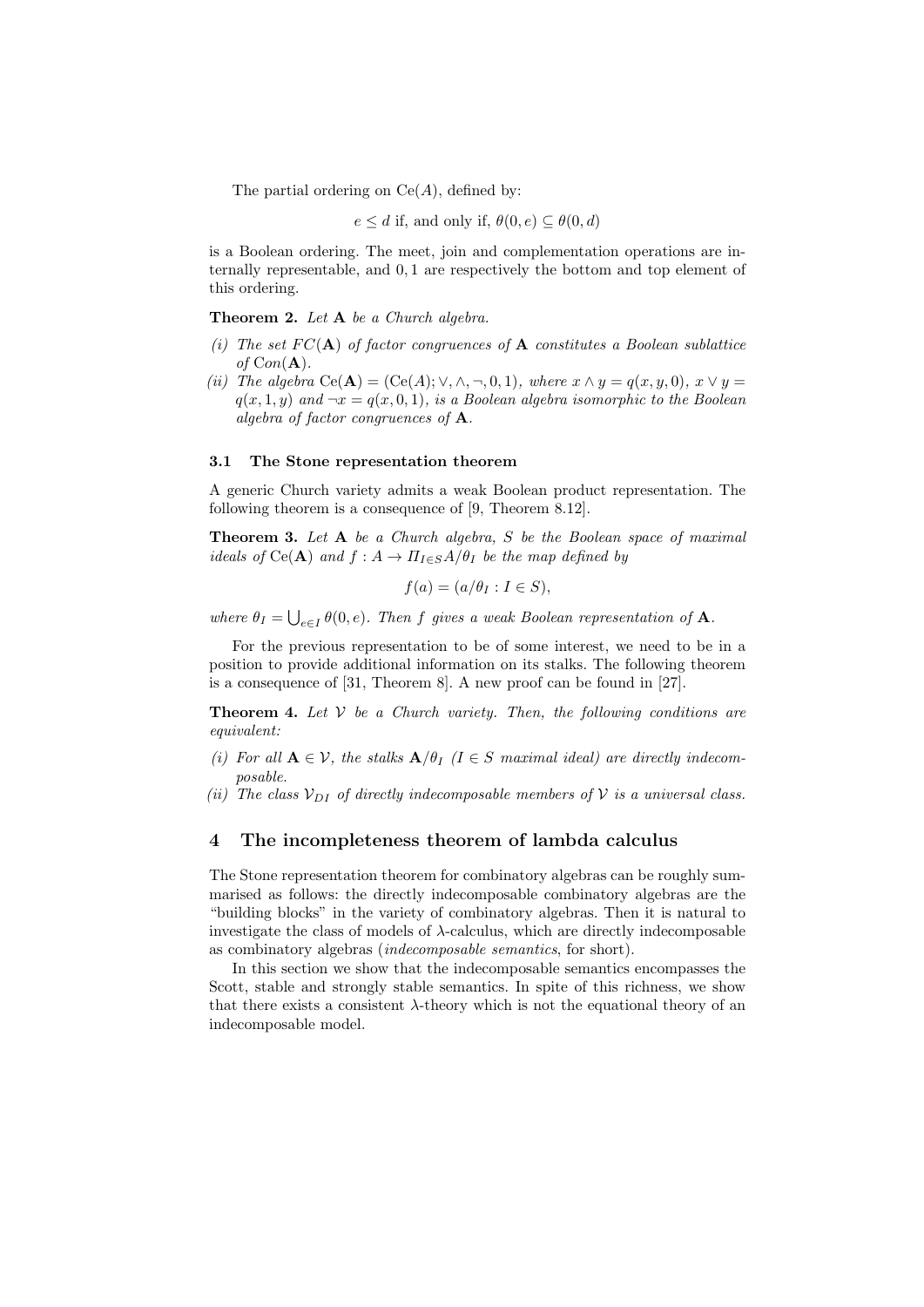#### 4.1 Scott models are simple algebras

After Scott, several models of λ-calculus have been defined by order theoretic methods and classified into "semantics" according to the nature of their representable functions (see [3], for a survey on these semantics).

The Scott-continuous semantics corresponds to the class of  $\lambda$ -models having cpo's (complete partial orders) as underlying sets and representing all Scott continuous functions.

The stable semantics (Berry [5]) and the strongly stable semantics (Bucciarelli-Ehrhard [7]) are refinements of the Scott-continuous semantics which have been introduced to capture the notion of "sequential" continuous function. The underlying sets of the  $\lambda$ -models living in the stable (strongly stable) semantics are particular algebraic cpo's called dI-domains (dI-domains with coherences). These models represent all stable (strongly stable) functions between such domains. A function between dI-domains is stable if it is continuous and, furthermore, commutes with "infs of compatible elements". A strongly stable function between dI-domains with coherence, is a stable function preserving coherence.

In the next proposition we show that all models living in the main semantics are simple algebras.

**Proposition 6.** All  $\lambda$ -models living in Scott, stable and strongly stable semantics are simple algebras.

*Proof.* Let  $\phi$  be a congruence on a Scott model **A** and let  $a\phi b$  with  $a \neq b$  and  $a \nleq b$ . Since the continuous function  $g_c$ , defined by  $g_c(x) = \text{if } x \nleq b$  then c else  $\perp$ , is representable in the model (for all c), we have:  $c = g_c(a) \phi g_c(b) = \bot$ , hence  $c\phi\perp$  for all c. By the arbitrariness of c we get that  $\phi$  is trivial.

Suppose now that  $A$  is a (strongly) stable model. Consider two elements  $a, b \in A$  such that  $a\phi b, a \neq b$  and  $a \not\leq b$ . There is a compact d such that  $d \leq a$ and  $d \nleq b$ . The step function  $f_{d,c}$ , defined by :  $f_{d,c}(x) =$  if  $d \leq x$  then c else  $\perp$ , is (strongly) stable for every element c. Then  $c = f_{d,c}(a)\phi f_{d,c}(b) = \bot$ .

#### 4.2 Incompleteness

We now remark that the class of directly indecomposable combinatory algebras is a universal class.

To simplify the notation, in the following we write the combinators as  $\lambda$ terms. For  $\lambda$ -terms t, u, we define the pair  $[t, u] \equiv \lambda z.ztu$  and, for every sequence we define  $[t_1, \ldots, t_n] \equiv [t_1, [t_2, \ldots, t_n]]$ . Consider the following  $\lambda$ -terms:

 $-P \equiv \lambda e.[\lambda x. exp, \lambda xyz. e(exp)z, \lambda xyz. expz. exp(xy)(zu), e(\lambda xy. x)(\lambda xy. y)];$  $Q \equiv \lambda e.[\lambda x.x, \lambda xyz. exz, \lambda xyz. ex(eyz), \lambda xyzu. exz(eyu), e].$ 

We have that  $e$  is central in a combinatory algebra if, and only if, the equation  $Pe = Qe$  holds.

Proposition 7. The class of all directly indecomposable combinatory algebras is a universal class.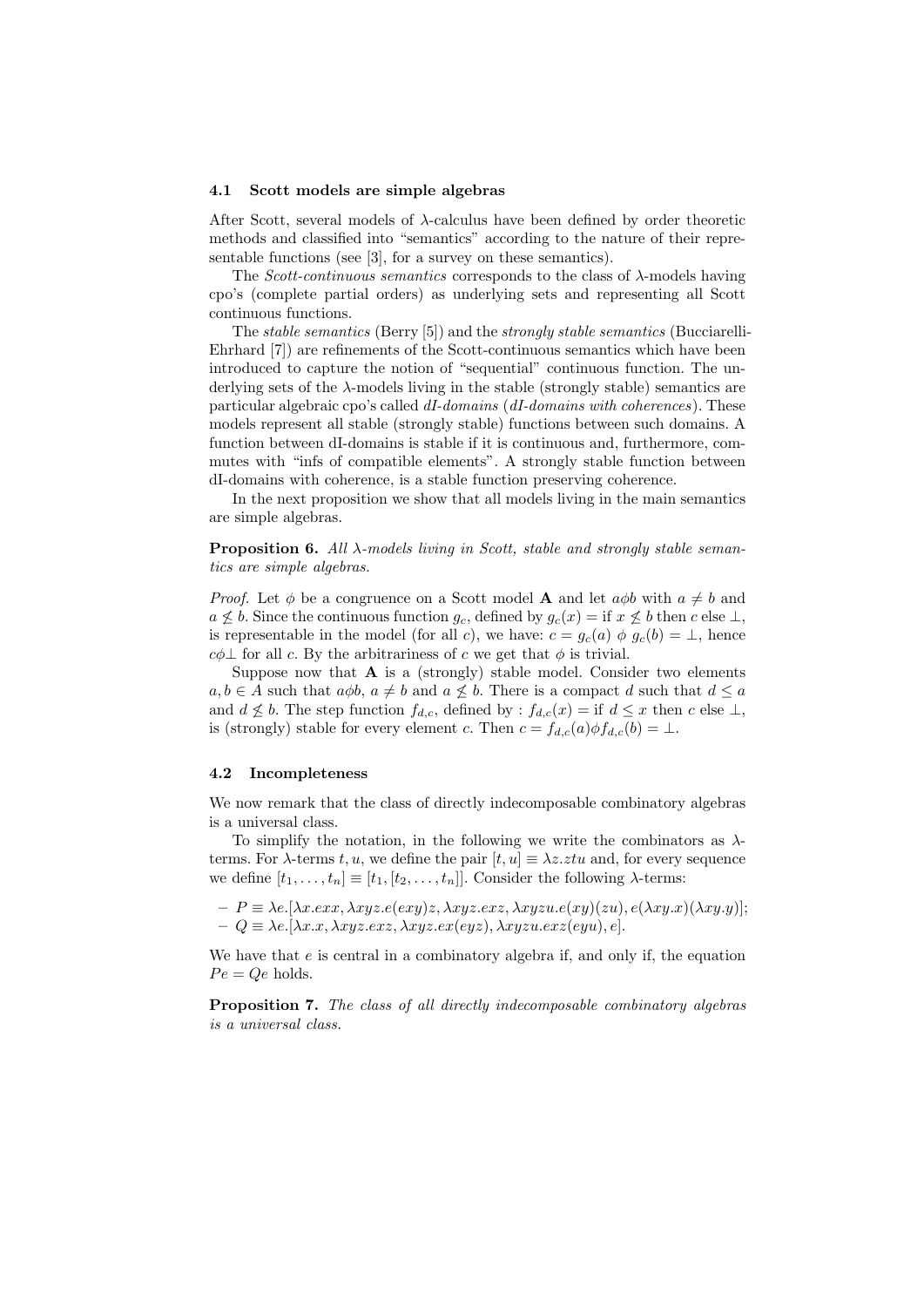Proof. The class of all directly indecomposable combinatory algebras is axiomatised by the following universal formula:

$$
\forall e((Pe = Qe \rightarrow e = \lambda xy.x \lor e = \lambda xy.y) \land \neg (\lambda xy.x = \lambda xy.y)).
$$

**Corollary 1.** Let  $A$  be a combinatory algebra. Then  $A$  is isomorphic to a weak Boolean product of directly indecomposable combinatory algebras.

Proof. By Proposition 7 and Theorem 4.

We are now ready to provide the algebraic incompleteness theorem. We recall that a class C of models of  $\lambda$ -calculus is *incomplete* if there exists a consistent λ-theory T such that  $T \neq Th(\mathcal{M})$  for every  $\mathcal{M} \in \mathcal{C}$ .

Theorem 5. The indecomposable semantics is incomplete.

*Proof.*  $\Omega \equiv (\lambda x . x x)(\lambda x . x x)$  can be consistently equated to every closed term. Let  $T_1$  be the  $\lambda$ -theory generated by  $\Omega = \lambda xy.x$  and  $T_2$  be the  $\lambda$ -theory generated by  $\Omega = \lambda xy.y$ . Then  $\Omega$  is central in the term model of  $T_1 \cap T_2$ .

 $\Omega$  is central in a combinatory algebra **A** if, and only if,  $A \models P\Omega = Q\Omega$ , where  $P$  and  $Q$  are the closed terms defined at the beginning of this section. Let M be a  $\lambda$ -model such that  $Th(\mathcal{M}) = T_1 \cap T_2$ . Then  $\mathcal{M} \models P\Omega = Q\Omega$ , because the identity  $P\Omega = Q\Omega$  belongs to  $T_1 \cap T_2$ . Then  $\Omega$  is a non-trivial central element of M.

Corollary 2. Scott, stable and strongly stable semantics are incomplete.

## 5 The order-incompleteness problem

The models of  $\lambda$ -calculus living in Scott, stable and strongly stable semantics are non-trivially ordered with a bottom element. However, it is also known that there are some models of the lambda calculus that cannot be non-trivially ordered (see  $[24, 26, 30]$ . In general, we define a combinatory algebra **A** to be *unorderable* if there does not exist a non-trivial partial order on  $A$  for which the application operation is monotone. Of course, an unorderable model can still arise from an order-theoretic construction, for instance as a subalgebra of some orderable model. The most interesting result has been obtained by Selinger [30], who, enough surprising, has shown the following result.

**Theorem 6.** The term models of  $\lambda\beta$  and  $\lambda\beta\eta$  are unorderable.

It follows that, if  $\lambda\beta$  or  $\lambda\beta\eta$  is the theory of a po-model, then the denotations of closed terms in that model are pairwise incomparable, i.e. the term denotations form an anti-chain.

Selinger's result can be used to show that the theory of a certain po-model M is not  $\lambda\beta$  (or  $\lambda\beta\eta$ ). It is sufficient to find out two closed  $\lambda$ -terms, whose denotations in the model  $\mathcal M$  are related by the partial ordering. This technique has been successfully applied to some classes of models living in Scott continuous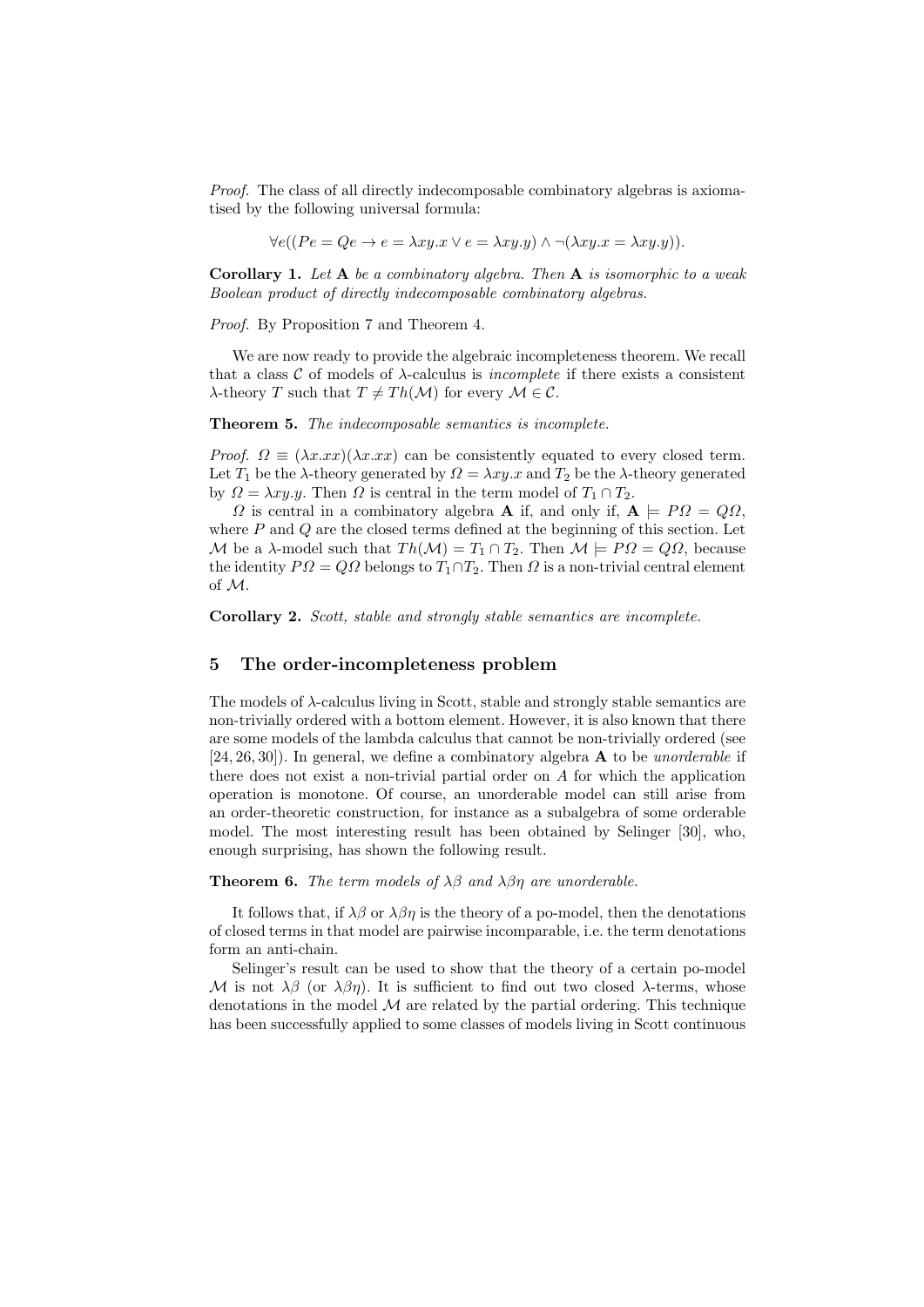semantics. Bucciarelli-Salibra [8] have shown that  $\lambda\beta$  cannot be the theory of a graph model, and Carraro-Salibra [10] have shown that  $\lambda\beta\eta$  cannot be the theory of a reflexive Scott domain. Other results of this type can be found in Berline et al. [4].

The problem of unorderability led Selinger [30] to study the related question of absolute unorderability: a model is absolutely unorderable if it cannot be embedded in an orderable one. Plotkin conjectures in [24] that an absolutely unorderable combinatory algebra exists, but the question is still open whether this is so. Selinger has given in [30] a syntactic characterisation of the absolutely unorderable algebras in any variety of algebras in terms of the existence of a family of Mal'cev operators. Plotkin's conjecture is thus reduced to the question whether Mal'cev operators are consistent with the lambda calculus or combinatory logic.

Hereafter, we review Selinger's characterisation of absolutely unorderability.

Let **A** be an algebra of some variety V. A preorder  $\leq$  on **A** is *compatible* if it is monotone in each coordinate of every function symbol of  $V$ . Then we have: (i)  $\bf{A}$  is *unorderable* if it admits only equality as a compatible partial order; (ii) **A** is absolutely unorderable if, for every algebra  $\mathbf{B} \in \mathcal{V}$  and every embedding  $f: \mathbf{A} \to \mathbf{B}$ , the algebra **B** is unorderable.

Let V be a variety,  $A \in V$  and X be a set of indeterminates. We denote by  ${\bf A}[X]$  the free extension of  ${\bf A}$  in the variety V. The algebra  ${\bf A}[X]$  is defined up to isomorphism by the following universal mapping properties: (1)  $A \cup X \subseteq A[X]$ ; (2)  $\mathbf{A}[X] \in \mathcal{V}$ ; (3) for every  $\mathbf{B} \in \mathcal{V}$ , homomorphism  $h : \mathbf{A} \to \mathbf{B}$  and every function  $f: X \to B$ , there exists a unique homomorphism  $f: A[X] \to B$ extending h and f. When  $X = \{x_1, \ldots, x_n\}$  is finite, we write  $\mathbf{A}[x_1, \ldots, x_n]$  for  $\mathbf{A}[X].$ 

The following result by Selinger [30] characterises those algebras which are absolutely unorderable.

**Theorem 7.** Let V be a variety. An algebra  $A \in V$  is absolutely unorderable if, and only if, there exist a natural number  $n \geq 1$  and ternary terms  $p_1, \ldots, p_n$  in the type of V such that the algebra  $\mathbf{A}[x, y]$  satisfies the following identities, called (generalised) Mal'cev axioms:

$$
x = p_1(x, y, y);
$$
  
\n
$$
p_i(x, x, y) = p_{i+1}(x, y, y) \quad (i = 1, ..., n-1);
$$
  
\n
$$
p_n(x, x, y) = y.
$$

The following result was obtained by Plotkin-Simpson for  $n = 1$  and by Plotkin-Selinger for  $n = 2$  (see [30]).

**Theorem 8.** For  $n = 1$  and  $n = 2$ , the Mal'cev axioms are inconsistent with the lambda calculus.

*Proof.* We prove the theorem for  $n = 1$ . Assume that  $x = Fxyy$  and  $Fxxy = y$ for a  $\lambda$ -term F. Let  $Y \equiv \lambda f.(\lambda x.f(xx))(\lambda x.f(xx))$  be the Curry fixpoint combinator. Then, for any  $\lambda$ -term M, define  $\mu x.M \equiv Y(\lambda x.M)$ . We write  $\mu x_1 \ldots x_n.M$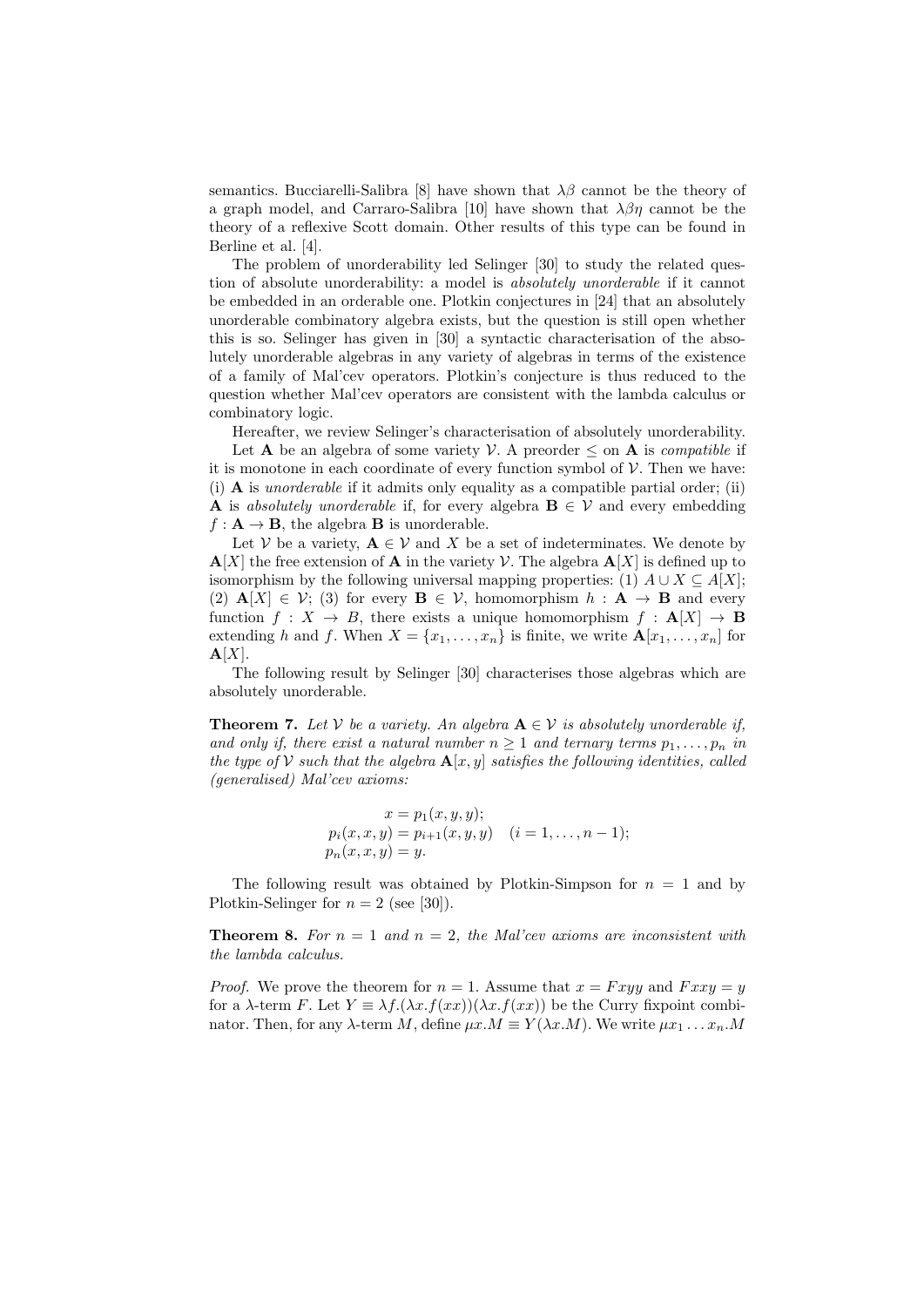for  $\mu x_1.(\mu x_2.(\cdots (\mu x_n.M)\cdots))$ . Now let  $A \equiv \mu yx.Fxyz$ . Then we have  $A =$  $FAAz = z$  and  $A = \mu x.FxAz = \mu x.Fxzz = \mu x.x = \Omega$ , therefore  $\Omega = z$ .

The question of absolute unorderability can also be formulated in terms of theories, rather than models. In this form, Selinger [30] refers to it as the orderincompleteness question.

**Definition 11.** A  $\lambda$ -theory is order-incomplete if it does not arise as the theory of a non-trivial po-model.

The problem of order-incompleteness can be also characterised in terms of connected components of a partial ordering (minimal subsets which are both upward and downward closed): a  $\lambda$ -theory  $\mathcal T$  is order-incomplete if, and only if, every po-model, having  $\mathcal T$  as equational theory, is partitioned in an infinite number of connected components, each one containing exactly one element. In other words, the partial order is the equality.

Toward an answer to the order-incompleteness problem, the author has shown the following result in [26].

**Theorem 9.** Every po-model M of the  $\lambda$ -theory T axiomatised by the equation  $\Omega xx = \Omega$  is partitioned in an infinite number of connected components, each one containing at most the denotation of one  $\lambda$ -term (modulo T).

The previous result has been improved in the forthcoming paper [11].

Corollary 3. The semantics of  $\lambda$ -calculus given in terms of po-models with a finite number of connected components is incomplete.

## References

- 1. Barendregt H.P.: The lambda calculus: Its syntax and semantics. North-Holland Publishing Co., Amsterdam (1984)
- 2. Bastonero O. and X. Gouy: Strong stability and the incompleteness of stable models of  $\lambda$ -calculus. Annals of Pure and Applied Logic 100, 247–277 (1999)
- 3. Berline C.: From computation to foundations via functions and application: The  $\lambda$ calculus and its webbed models. Theoretical Computer Science 249, 81–161 (2000)
- 4. Berline C., Manzonetto G. and Salibra A.: Effective  $\lambda$ -models versus recursively enumerable  $\lambda$ -theories. Math. Struct. in Comp. Science 19, 897–942 (2009)
- 5. Berry G.: Stable models of typed lambda-calculi. Proc. 5th Int. Coll. on Automata, Languages and Programming, LNCS vol.62, Springer (1978)
- 6. Bigelow D. and Burris S.: Boolean algebras of factor congruences. Acta Sci. Math. 54, 11–20 (1990)
- 7. Bucciarelli A. and Ehrhard T.: Sequentiality and strong stability. LICS'91, IEEE Computer Society Press (1991)
- 8. Bucciarelli A. and Salibra A.: Graph lambda theories. Math. Struct. in Comp. Science Science 18, 975–1004 (2008)
- 9. Burris S. and Sankappanavar H.P.: A course in universal algebra. Springer, Berlin (1981).